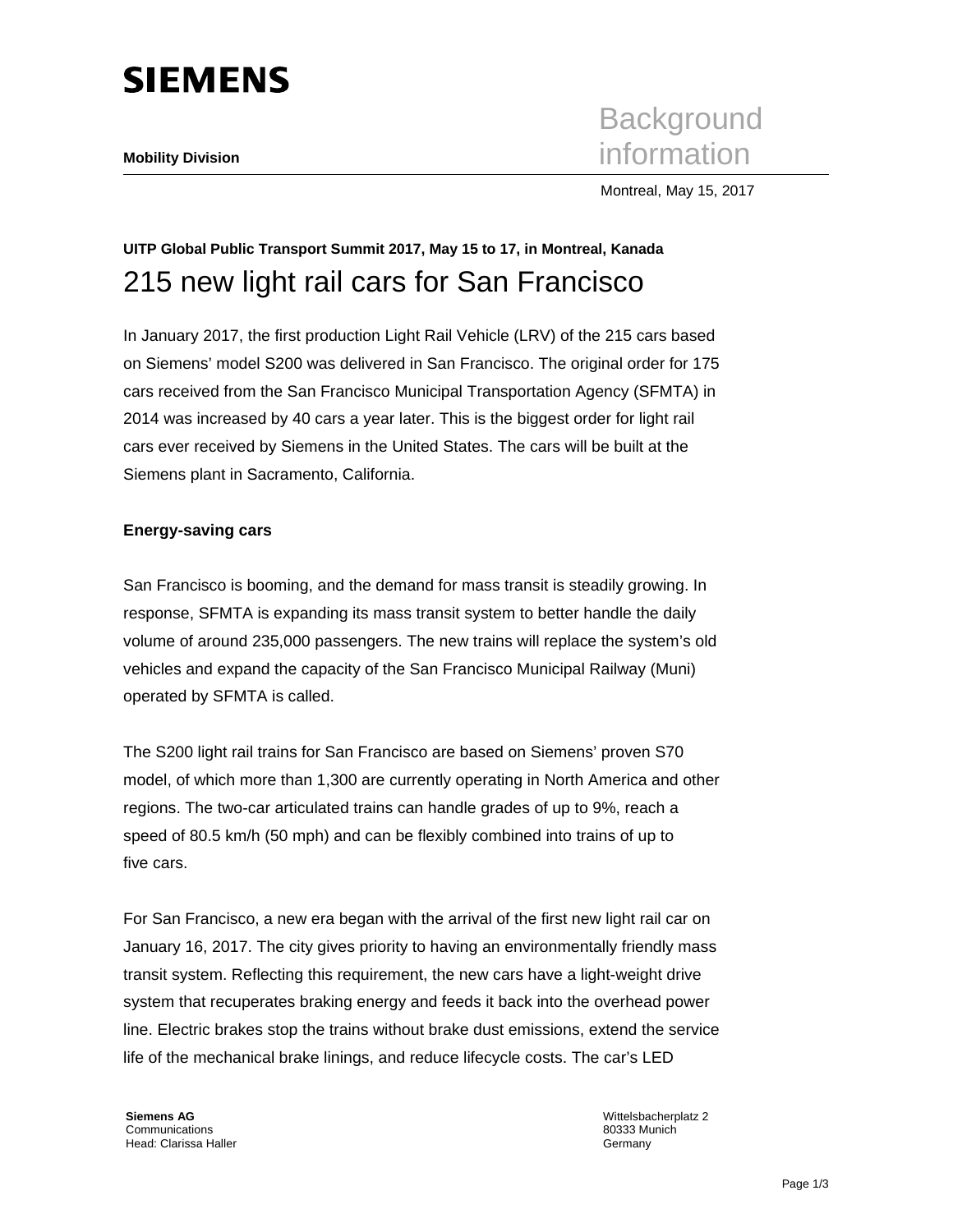lighting system uses up to 40% less electricity than standard florescent lighting. In addition, the heating and air conditioning systems automatically adjust their capacity to the number of passengers, which further reduces energy consumption.

## **High-floor cars for the MUNI metro system**

The end-to-end high floor (864 mm) of the cars eases entries and exits at the metro stations in tunnels and at the elevated stops along the above-ground route. The interior of the two-car train is spacious, bright, equipped with closed-circuit cameras for security, and offer 60 seats. In addition, there are four areas for wheelchairs or bicycles. Overall, a two-car train can carry up to 203 passengers.

Following a test phase on the Muni system, the new light rail trains will operate on San Francisco's metro system that runs in part through a central tunnel and aboveground on a 115-kilometer network. The new S200 SF cars will replace all 151 old cars and expand the system's fleet.

## **Technical data**

| Overall length:                   | 22.86 m               |
|-----------------------------------|-----------------------|
| Width:                            | $2.65 \text{ m}$      |
| Height with retracted pantograph: | $3.5 \text{ m}$       |
| Empty weight:                     | 35,730 kg             |
| Traction:                         | 130 kW x 4            |
| Operating voltage:                | 600 V DC              |
| Top speed:                        | 80.5 km/h             |
| Acceleration:                     | 1.34 m/s <sup>2</sup> |
| Seats:                            | 60                    |
| Gauge:                            | 1,435 mm              |
| Minimum radius:                   | 13 m                  |
| Bogie wheelbase:                  | 1.9 m                 |

This press release and additional information on Siemens' exhibits at the UITP 2017 are available at: www.siemens.com/press/uitp2017